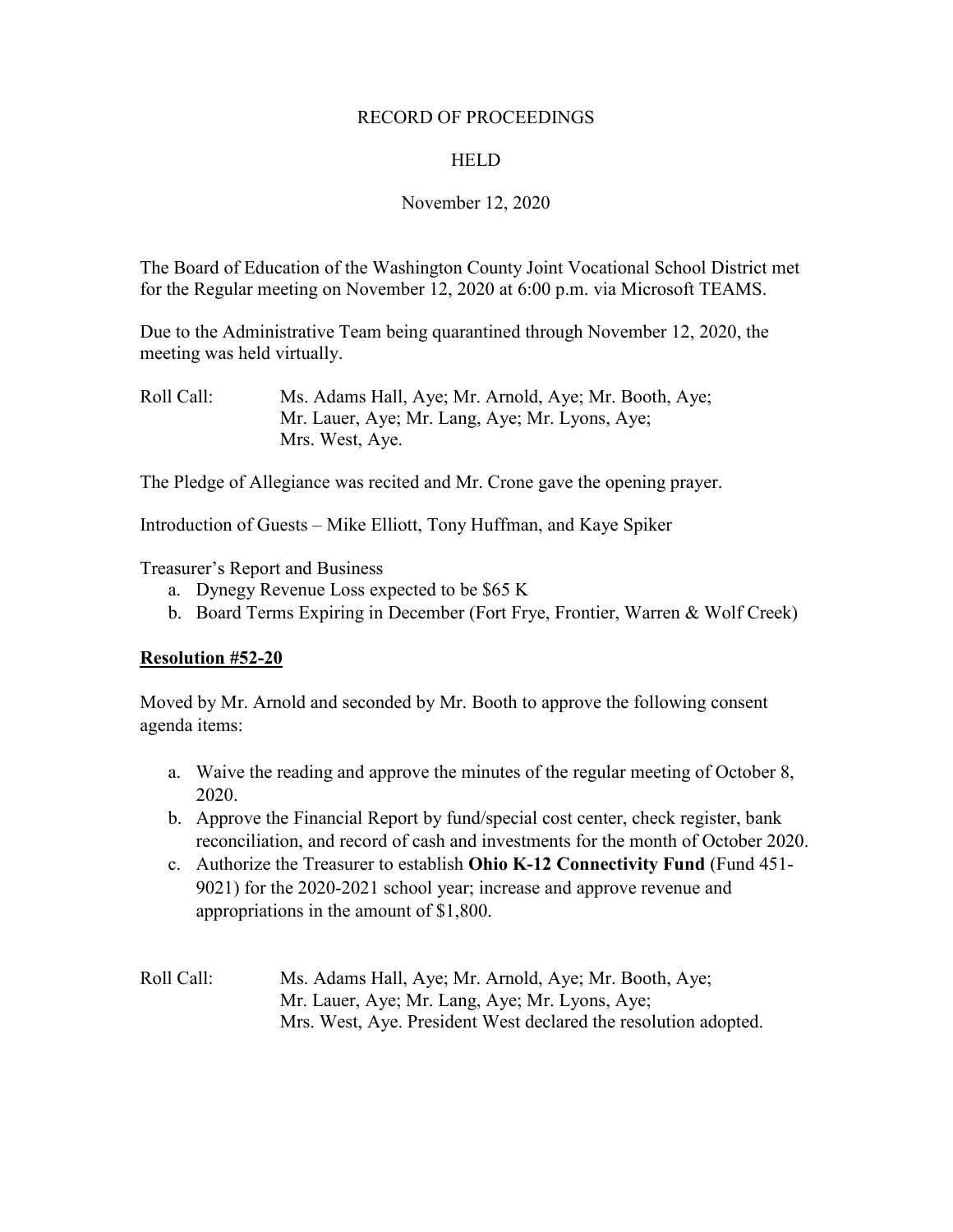Page 6238 Minutes – Washington County JVS District November 12, 2020

Superintendent's Report and Business

- a. Thanksgiving Dinner November 24 & 25
- b. Board Policies noted in Resolution 54-20
- c. Honor Roll  $1<sup>st</sup>$  9 Weeks Directly Enrolled – Pugh Jevin – 3.0 – Eastern Local Schools Jackson Schaad – 4.0

Brogan Williams – 3.5

- a. On Going Plan during COVID 19
- b. Christmas Board Dinner Tentatively Scheduled for 12/10/2020

## **Resolution #53-20**

Moved by Mr. Lauer and seconded by Mr. Lyons to approve the following consent agenda items:

- a. Accept the following donations:
	- 1. McDonalds, Laurie Strahler & Brian Anderson, 729 Glendale Road, Marietta, OH 45750, donated 50 coupons for French fries and 50 coupons for sweet tea to be used by our Adult Technical Training students.
	- 2. DSV, 251 Arrowhead Road, Little Hocking, OH 45742, donated a 28mm Twin Screw Extruder to the Chemical Technical Program.
- b. Employ Adult Technical Training instructors for the year ending June 30, 2021:

| <b>Name</b>     | Area                              | Rate/Hr. | <b>Effective</b>  |
|-----------------|-----------------------------------|----------|-------------------|
| **James Black   | <b>DIT</b>                        | \$40.00  | November 16, 2020 |
| **James Black   | Industrial Maintenance Mechanic   | \$26.00  | November 16, 2020 |
| Hannah Easton   | <b>Medical Billing Specialist</b> | \$20.80  | November 13, 2020 |
| *Stacy Thomas   | <b>Surgical Technologist</b>      | \$21.60  | October 9, 2020   |
| Amber Valentine | Phlebotomy                        | \$20.00  | November 13, 2020 |

(\*) - Amended from the original amount approved per Board Resolution #50-20. (\*\*)-Pending BCI & FBI background checks.

- c. Employ the following substitute teacher at a rate of \$125/per day for 2020-2021 school year: Kaitlyn Leach
- Roll Call: Ms. Adams Hall, Aye; Mr. Arnold, Aye; Mr. Booth, Aye; Mr. Lauer, Aye; Mr. Lang, Aye; Mr. Lyons, Aye; Mrs. West, Aye. President West declared the resolution adopted.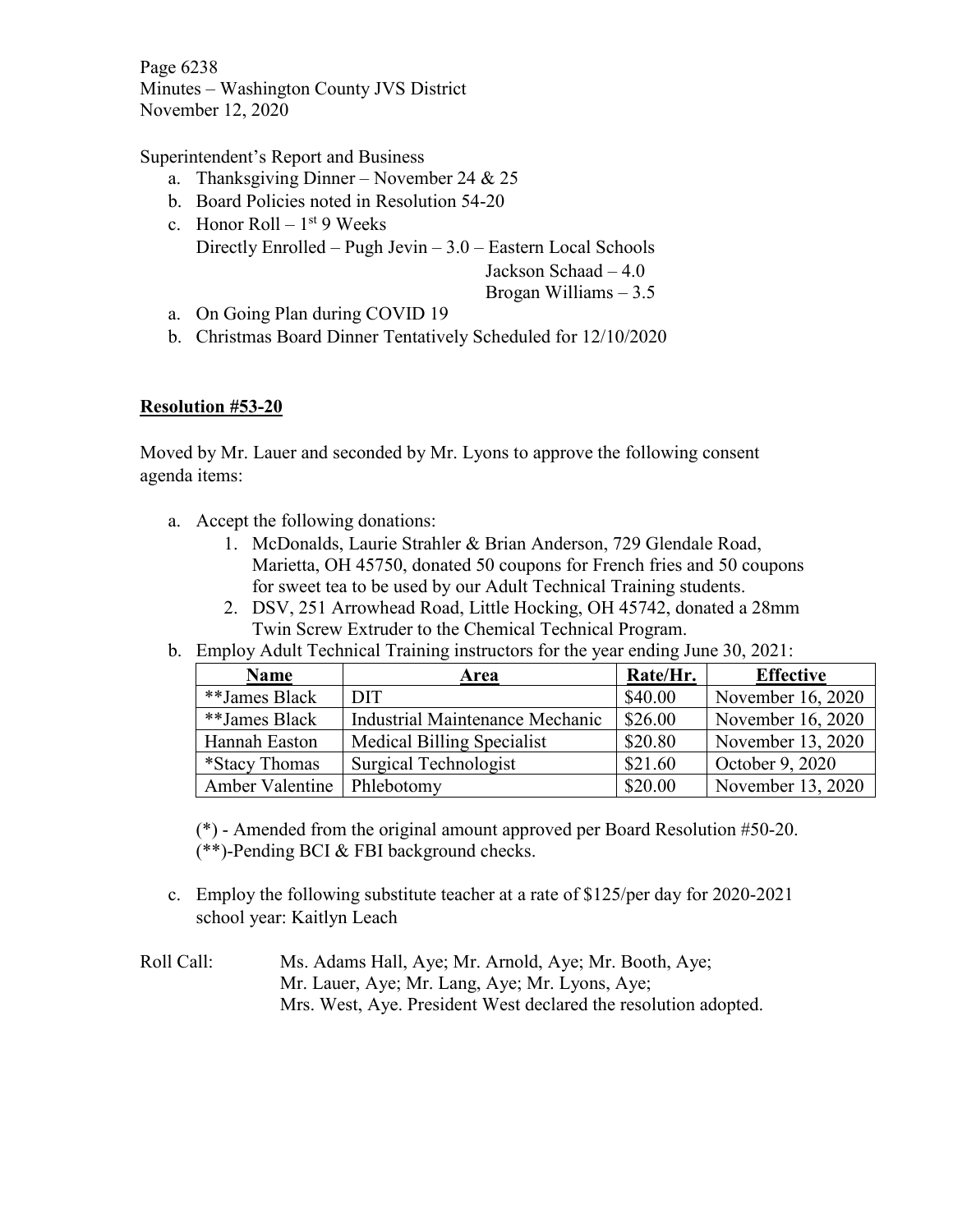Page 6239 Minutes – Washington County JVS District November 12, 2020

## **Resolution #54-20 – Approve Board Policies**

Moved by Mr. Arnold and seconded by Mr. Booth to adopt the following resolution:

BE IT RESOLVED, The board approves the following policy changes (new, revised) as set forth below:

| <b>Policy Number</b> | <b>Policy Name</b>           | Change  |
|----------------------|------------------------------|---------|
| 2266                 | Title IX Regulations         | New     |
| 6114                 | $Cost Principles - Spending$ | Revised |
|                      | <b>Federal Funds</b>         |         |
| 6325                 | Procurement – Federal        | Revised |
|                      | Grants/Funds                 |         |

## Roll Call: Ms. Adams Hall, Aye; Mr. Arnold, Aye; Mr. Booth, Aye; Mr. Lauer, Aye; Mr. Lang, Aye; Mr. Lyons, Aye; Mrs. West, Aye. President West declared the resolution adopted.

## **Resolution #55-20 – Employment of Permanent Substitute**

Moved by Mr. Lauer and seconded by Ms. Adams Hall to adopt the following resolution:

WHEREAS, David Schaad was hired as a substitute effective August 13, 2020.

BE IT RESOLVED, that, upon recommendation of the Superintendent, Policy #3120.04 under Professional Staff – Employment of Substitute Teachers states a substitute employed for more than sixty (60) days in one (1) specific position will be placed at the minimum salary on the current teachers' salary schedule and will be eligible for fringe benefits provided regular teachers.

BE IT RESOLVED, that, David Schaad, Instructor to be placed on the salary schedule at Step C-0, beginning November 17, 2020 and ending May 24, 2021 at a daily rate of \$220.125 for a total of 118 contract days.

Roll Call: Ms. Adams Hall, Aye; Mr. Arnold, Aye; Mr. Booth, Aye; Mr. Lauer, Aye; Mr. Lang, Aye; Mr. Lyons, Aye; Mrs. West, Aye. President West declared the resolution adopted.